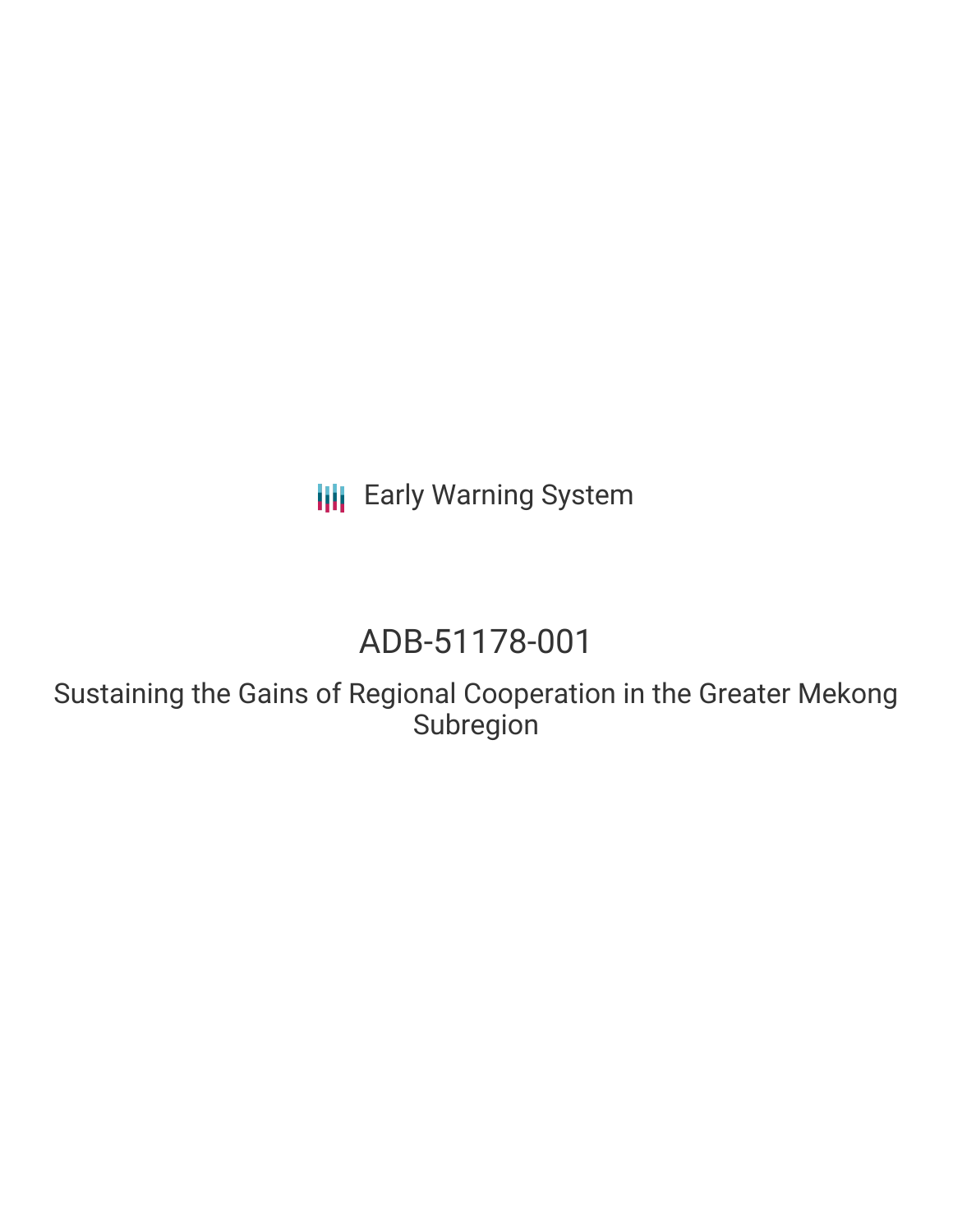

### Early Warning System Sustaining the Gains of Regional Cooperation in the Greater Mekong Subregion

### **Quick Facts**

| <b>Countries</b>               | Cambodia, China, Laos, Myanmar, Thailand, Vietnam                                                           |
|--------------------------------|-------------------------------------------------------------------------------------------------------------|
| <b>Financial Institutions</b>  | Asian Development Bank (ADB)                                                                                |
| <b>Status</b>                  | Active                                                                                                      |
| <b>Bank Risk Rating</b>        | U                                                                                                           |
| <b>Voting Date</b>             | 2017-10-30                                                                                                  |
| <b>Borrower</b>                | Regional: East Asia and Pacific                                                                             |
| <b>Sectors</b>                 | Agriculture and Forestry, Education and Health, Energy, Industry and Trade, Transport, Water and Sanitation |
| <b>Investment Type(s)</b>      | Grant                                                                                                       |
| <b>Investment Amount (USD)</b> | \$2.00 million                                                                                              |
| <b>Project Cost (USD)</b>      | \$2.00 million                                                                                              |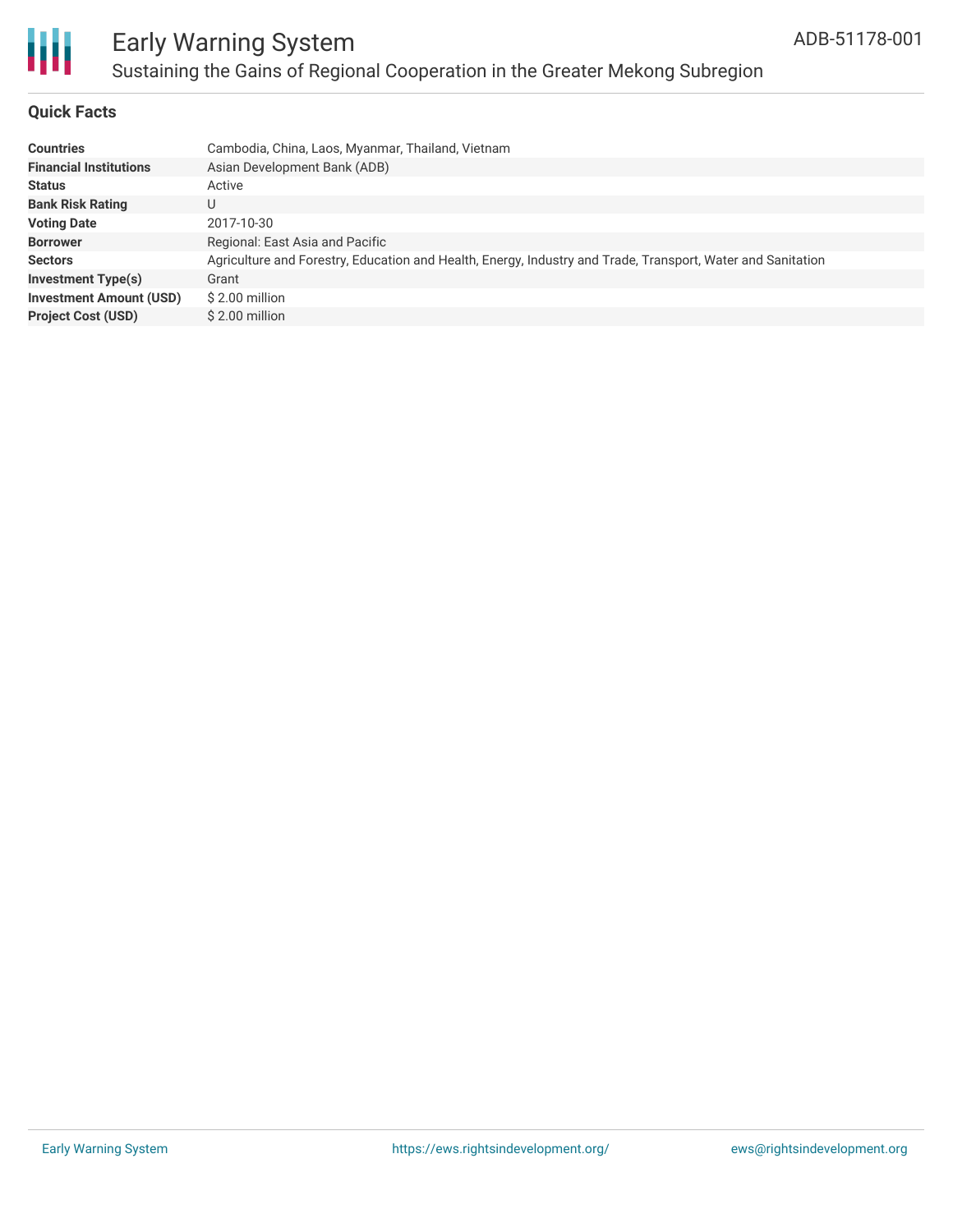

### **Project Description**

The knowledge and support technical assistance (TA) will support countries in the Greater Mekong Subregion (GMS) in transforming the GMS Program into a more effective regional cooperation platform that adds value to member countries' national development strategies and benefits the local populations of member countries.

### Output 1: Coordination and decision-making mechanisms strengthened.

First, for GMS national secretariats, the TA will enhance the capacity of staff through (i) participation in short-term training courses, or specific task-based assignments; and (ii) provision of national consultants. Second, for WGFs, the TA will focus on (i) revising or preparing the work plans of some sector working groups; and (ii) supporting the organization of some WGFs' meetings Third, the TA will continue to support the organization of the GMS Summit, the Economic Corridors Forum, and the GMS Ministerial Conference.

### Output 2: Project identification, resource mobilization, and results monitoring mechanisms improved.

The TA will support the updating of the RIF. The RIF will provide initial information to support project identification at the country level. Spatial planning will help prioritize projects to be included in the RIF. The GMS central and national secretariats, and sector WGFs will regularly review and update the revised RIF to maintain its relevance and responsiveness as a planning tool for project identification, and in the alignment of regional and national programming

The TA will also support enhancements to (i) the GMS project database to allow the monitoring of both project progress and results, and (ii) the GMS website to support project monitoring and sharing of information. The GMS central and national secretariats will continue to support the organization of the governors' forums, development partners' meetings, and the regional investment forum to promote project identification and resource mobilization.

### Output 3: Knowledge-based strategic planning enhanced

The TA will support the preparation of (i) sector and/or country and regional assessments to inform the preparation of sector strategies, country partnership strategies, and country operations business plans; (ii) promotional materials to disseminate GMS achievements; (iii) GMS statistical handbooks; (iv) corridor performance assessments; (v) thematic seminars that will contribute to more substantive discussions at the GMS Summit and Ministerial Conference; and (vi) studies that support the Governors' Forum.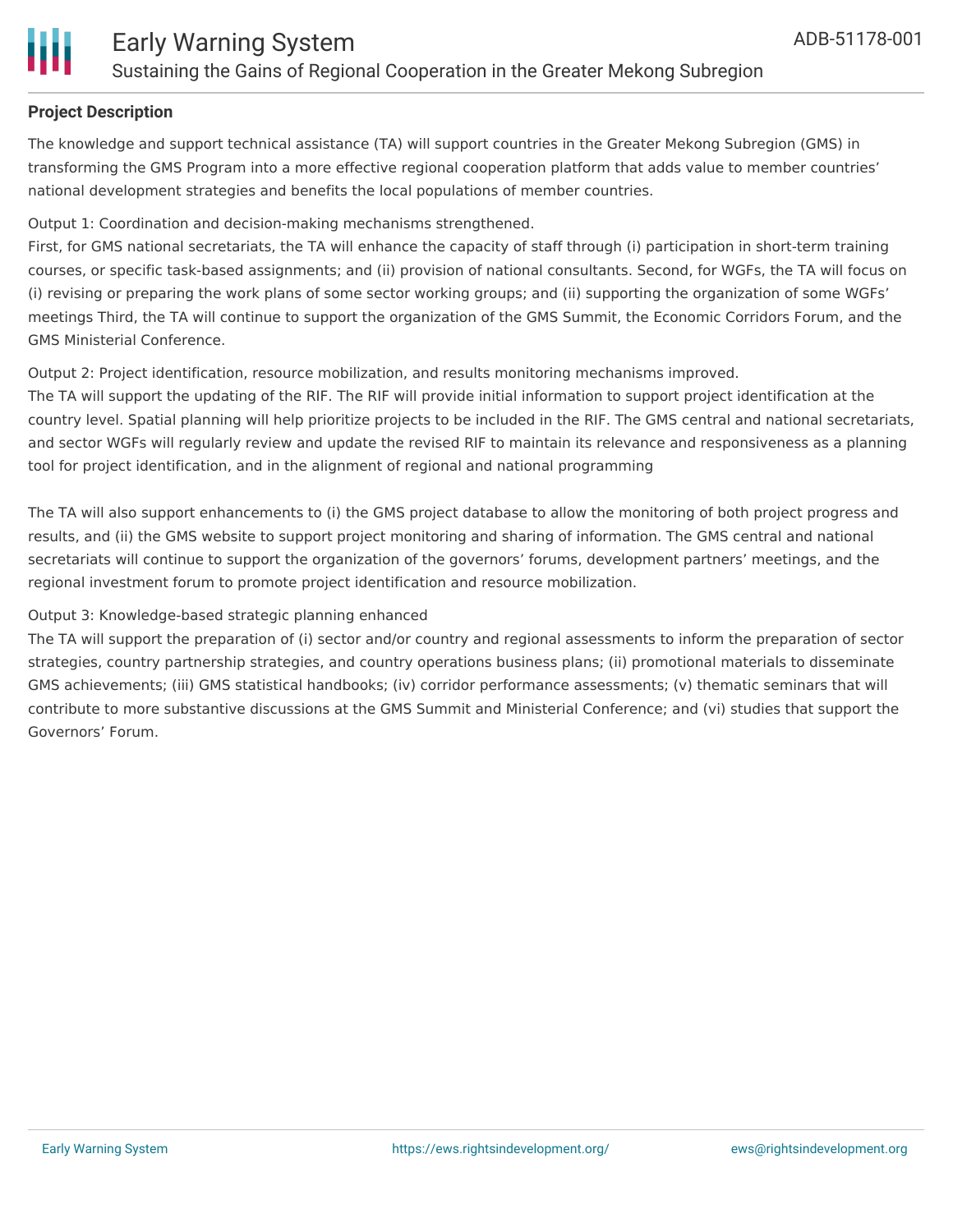

### Early Warning System Sustaining the Gains of Regional Cooperation in the Greater Mekong Subregion

### **Investment Description**

Asian Development Bank (ADB)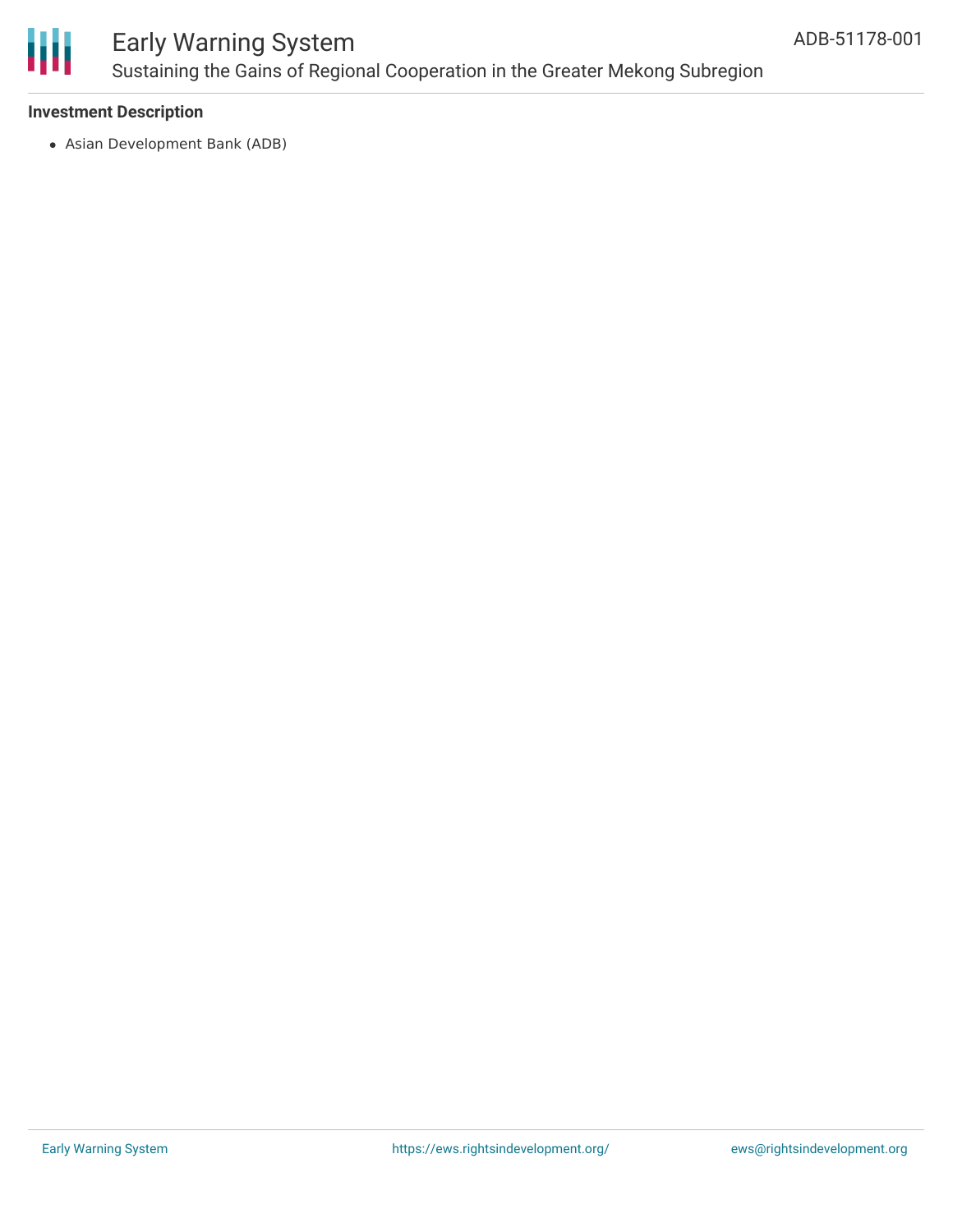

### **Contact Information**

#### ACCOUNTABILITY MECHANISM OF ADB

The Accountability Mechanism is an independent complaint mechanism and fact-finding body for people who believe they are likely to be, or have been, adversely affected by an Asian Development Bank-financed project. If you submit a complaint to the Accountability Mechanism, they may investigate to assess whether the Asian Development Bank is following its own policies and procedures for preventing harm to people or the environment. You can learn more about the Accountability Mechanism and how to file a complaint at: http://www.adb.org/site/accountability-mechanism/main